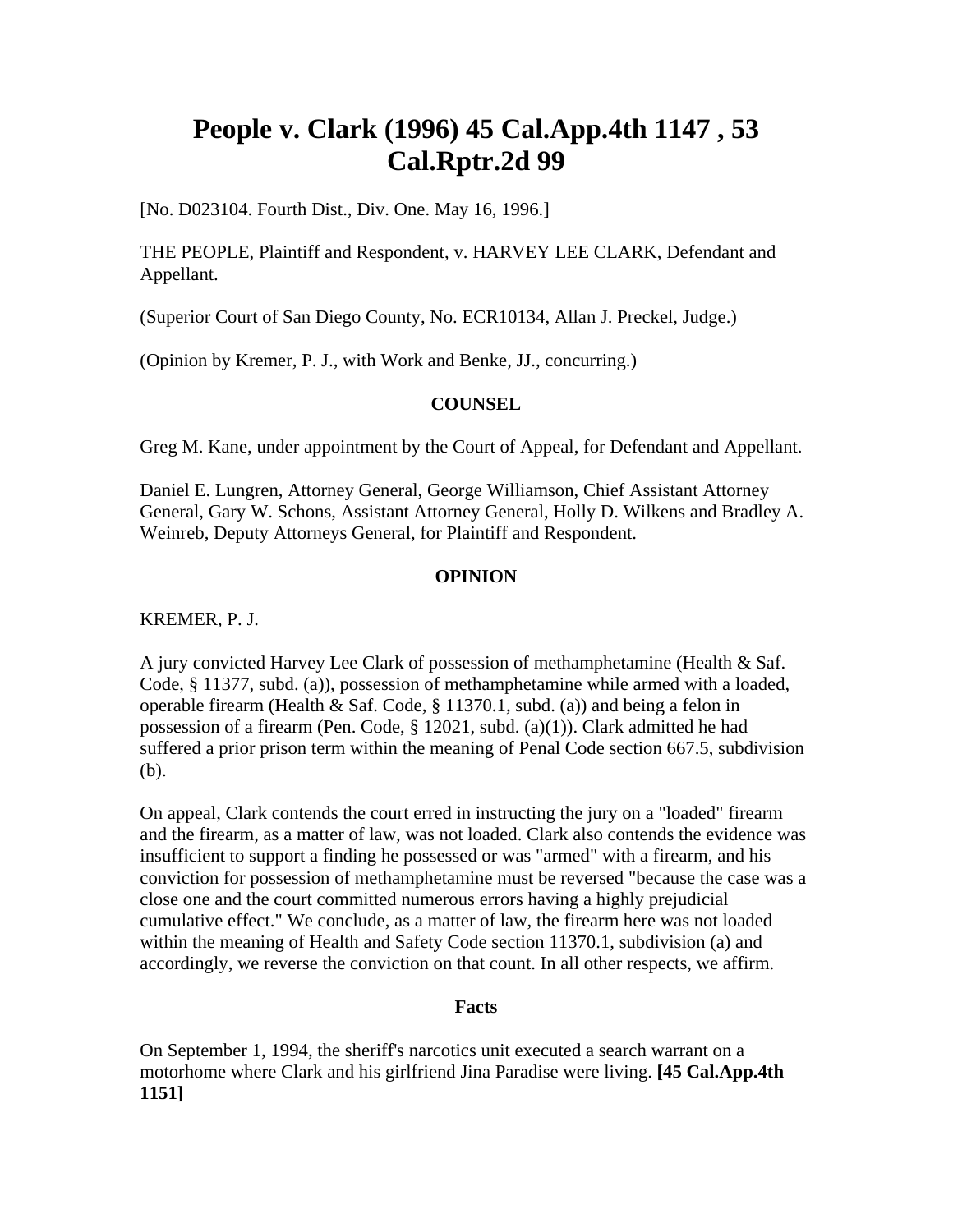Among the items seized were a shotgun, a paper bindle containing methamphetamine in a small black pouch for a muscle stimulation device belonging to Clark, a glass pipe used for smoking drugs and a scale. The sheriff's deputies also seized a jewelry box which contained a plastic baggie containing an off-white powdery residue, a glass container containing an off-white powdery substance inside and two straws for inhaling drugs.

Clark told a sheriff's deputy he had been living in the motorhome for three months. He initially denied any knowledge of the shotgun or the drugs but later admitted he knew the shotgun was in the motorhome. He stated it belonged to someone else.

Paradise testified Clark had been living in the motorhome for three months; she had been staying there about three days. She had seen Clark in possession of drugs in the past. He kept his drugs in the black pouch. About three days before the search, she had used drugs with Clark; the drugs had been in a plastic baggie. She believed the methamphetamine found in the motorhome belonged to Clark. She testified the jewelry box belonged to Clark although she kept a few items in there.

Paradise testified she found the shotgun in the motorhome "a long time before" on the upper shelf of a cabinet above the bed. She told Clark about it and he checked into it. Clark surmised it belonged to the owner of the motorhome. The owner of the motorhome would come by quite often and drop off items and leave his clothes there.

Clark testified he had been living in the motorhome only three to four days before the search and that he was "totally surprised" the deputies found drugs inside the motorhome. He testified Paradise smoked methamphetamine and that the jewelry box, glass pipe, the baggies and all the drugs belonged to her. Clark stated Paradise had used methamphetamine the night before the search warrant was executed and was under the influence of drugs at the time the warrant was executed. He testified he did not use drugs, having quit in August 1988. He owned the scale which he used in his business of buying and selling scrap gold.

As to the shotgun, Clark testified when Paradise told him about the weapon, he said he did not want to deal with it and Paradise agreed to talk to the owner to have him remove the weapon. Paradise told him the owner had removed the weapon. Clark checked to make sure the shotgun had been removed and when he did not find it on the shelf in the cabinet, he assumed the owner had removed it. **[45 Cal.App.4th 1152]**

#### **Discussion I. Whether Shotgun was Loaded**

[1a] Clark was convicted of possessing methamphetamine "while armed with a loaded, operable firearm" in violation of Health and Safety Code section 11370.1, subdivision (a) (italics added). He contends the court erred in instructing the jury on what the term "loaded" means and argues the shotgun here, as a matter of law, was not loaded. He objected to the court's definition of the term loaded and made a motion for acquittal on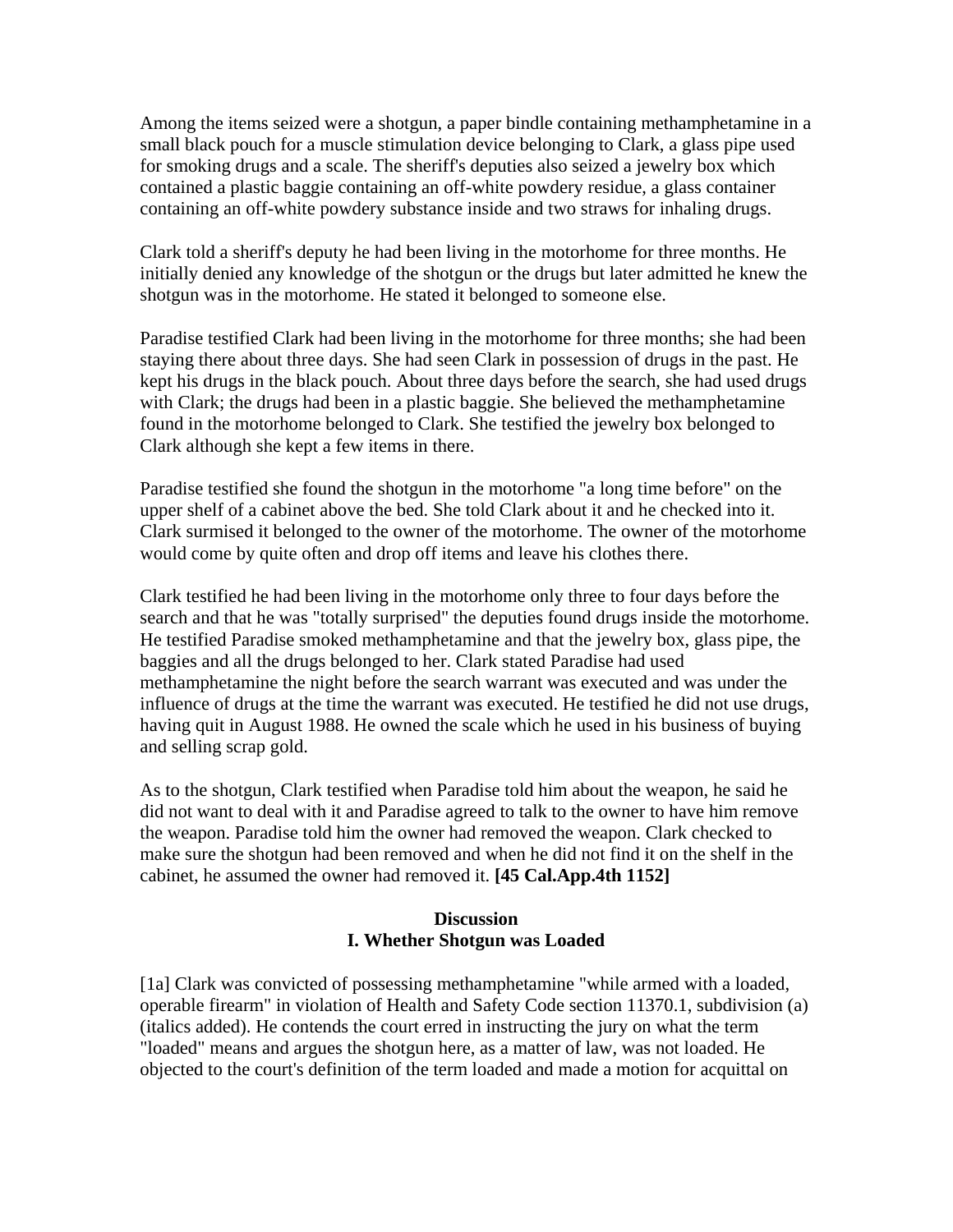the Health and Safety Code section 11370.1, subdivision (a) count because, as a matter of law, the shotgun was not loaded.

The shotgun here is a single-shot shotgun. When the police seized the shotgun, it did not have a shell in the firing chamber. There were, however, three shells located in a covered compartment at the rear of the shotgun's stock. It is not possible to fire a shell from that location; a shell would have to be removed from the compartment and placed by hand in the chamber before it could be fired. A sheriff's deputy testified the shells were located in a "storage area."

Health and Safety Code section 11370.1 does not contain a definition of the term "loaded." The trial court relied on the definition of "loaded" contained in Penal Code section 12031. Penal Code section 12031 punishes the carrying of a loaded firearm in public or in a vehicle. Subdivision (g) of Penal Code section 12031 provides: "A firearm shall be deemed to be loaded for the purposes of this section when there is an unexpended cartridge or shell, consisting of a case which holds a charge of powder and a bullet or shot, in, or attached in any manner to, the firearm, including, but not limited to, in the firing chamber, magazine, or clip thereof attached to the firearm; except that a muzzleloader firearm shall be deemed to be loaded when it is capped or primed and has a powder charge and ball or shot in the barrel or cylinder." (Italics added.)

Using this definition, the court told the jury "A shotgun is deemed to be 'loaded' when there is an unexpended shell ... in, or attached in any manner to, the shotgun."

The Attorney General argues the court's instruction was correct and the shotgun here was "loaded" within the meaning of Health and Safety Code section 11370.1, subdivision (a) because the shotgun shells, located in a storage compartment in the rear of the stock, were "attached" to the shotgun. **[45 Cal.App.4th 1153]**

We find this argument unpersuasive. We first observe, that in general, the language of a statute is to be given "its usual, ordinary import." (Quintano v. Mercury Casualty Co. (1995) [11 Cal.4th 1049](http://login.findlaw.com/scripts/callaw?dest=ca/cal4th/11/1049.html), 1055 [48 Cal.Rptr.2d 1, 907 P.2d 1057]; Lungren v. Deukmejian (1988) [45 Cal.3d 727,](http://login.findlaw.com/scripts/callaw?dest=ca/cal3d/45/727.html) 735 [248 Cal.Rptr. 115, 755 P.2d 299].)

The term "loaded" has a commonly understood meaning: "to put a load or charge in (a device or piece of equipment) a gun" or "to put a load on or in a carrier, device, or container; esp: to insert the charge or cartridge into the chamber of a firearm." (Webster's New Collegiate Dict. (1976) p. 674.) Under the commonly understood meaning of the term "loaded," a firearm is "loaded" when a shell or cartridge has been placed into a position from which it can be fired; the shotgun is not "loaded" if the shell or cartridge is stored elsewhere and not yet placed in a firing position. The shells here were placed in a separate storage compartment of the shotgun and were not yet "loaded" as the term is commonly understood.

There is nothing in Health and Safety Code section 11370.1 which indicates the Legislature did not intend to use the term "loaded" in its commonly understood meaning.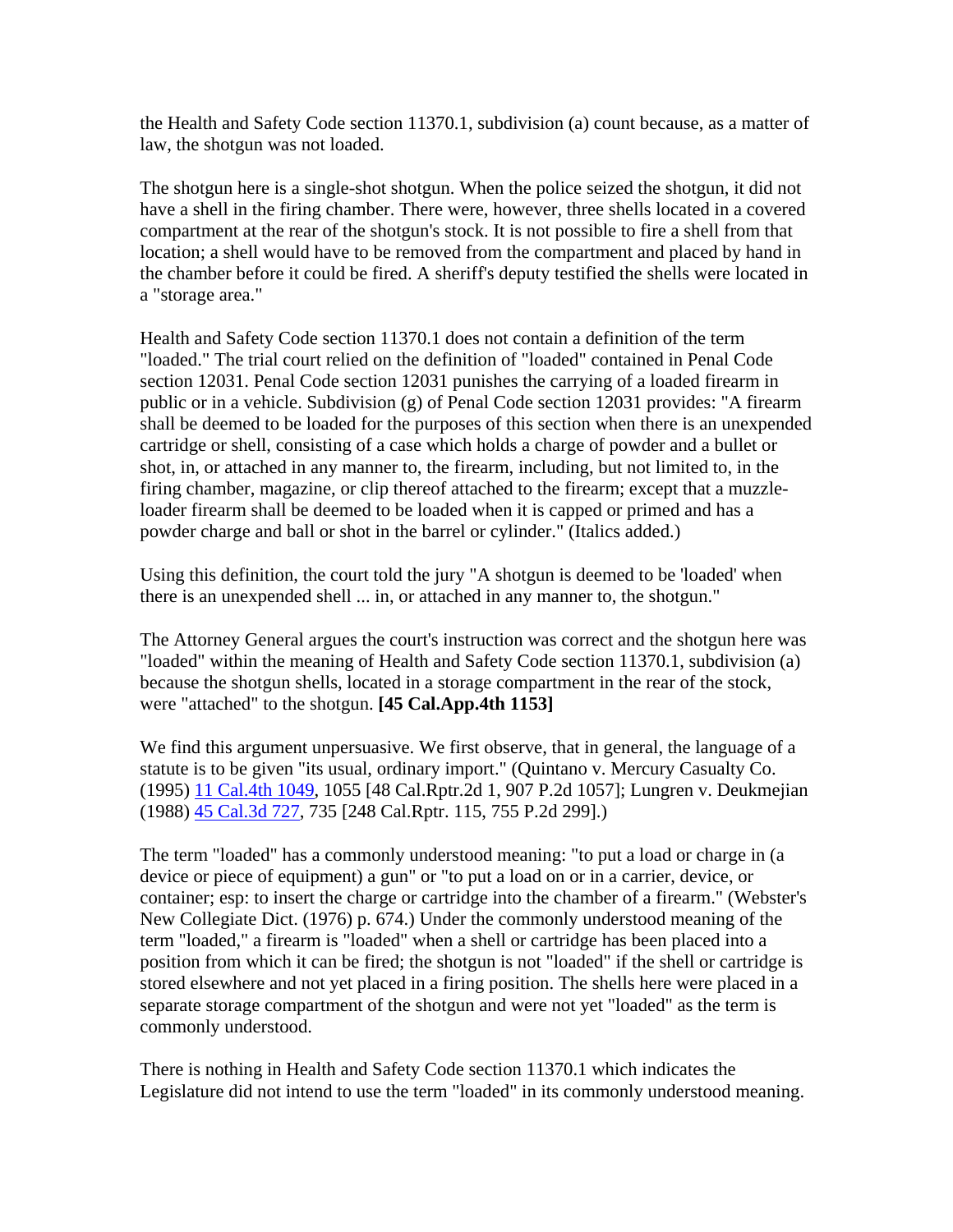We note Penal Code section 12031 states it is defining the term "loaded" "for the purposes of this section" (Pen. Code, § 12031, subd. (g)); it does not state it is applicable to a Health and Safety Code offense nor does Health and Safety Code section 11370.1 refer to the Penal Code definition.

Second, even if we were to accept the Attorney General's assertion that the definition of "loaded" contained in Penal Code section 12031, subdivision (g) applies to Health and Safety Code section 11370.1, subdivision (a), we would still conclude the shotgun here was not loaded.

[2] A statute "must be given a reasonable and commonsense interpretation consistent with the apparent purpose and intention of the Legislature, practical rather than technical in nature, and which, when applied, will result in wise policy rather than mischief or absurdity. [Citations.]" (Beaty v. Imperial Irrigation Dist. (1986) [186 Cal.App.3d 897](http://login.findlaw.com/scripts/callaw?dest=ca/calapp3d/186/897.html), 902 [231 Cal.Rptr. 128].) "The words must be construed in context in light of the nature and obvious purpose of the statute where they appear. [Citation.]" (Decker v. City of Imperial Beach (1989) [209 Cal.App.3d 349,](http://login.findlaw.com/scripts/callaw?dest=ca/calapp3d/209/349.html) 354 [257 Cal.Rptr. 356]; Lakin v. Watkins Associated Industries (1993) [6 Cal.4th 644,](http://login.findlaw.com/scripts/callaw?dest=ca/cal4th/6/644.html) 659 [25 Cal.Rptr.2d 109, 863 P.2d 179].)

[1b] The Attorney General urges a literal interpretation should be adopted, i.e., that if an unexpended shell is "attached in any manner" to a **[45 Cal.App.4th 1154]** firearm, then the firearm is loaded, regardless of whether the shell has been attached in a manner in which it can be fired from the firearm. This literal interpretation, while supported by words contained in the statute, does not appear to comport with the legislative intent.

The Legislature in Penal Code section 12031, subdivision (g), provided some examples of how a shell would be "attached" to a firearm so that the firearm is loaded, i.e., in the firing chamber, magazine or clip; situations in which the firearm would be "loaded" in the usual meaning of the word, i.e., the shell is placed in a position from which it can be fired. Significantly, the Legislature also provided that a muzzle-loader firearm must be capped or primed, have a powder charge and ball in the barrel or cylinder before it is deemed "loaded," again a definition which is consistent with the common meaning of the term "loaded," i.e., ready for firing.

Given the examples are all consistent with an intent to use the common meaning of "loaded," it follows the Legislature's use of the phrase "attached in any manner" to the firearm was intended to encompass a situation where a shell or cartridge might be attached to a firearm or "loaded" for firing by some unconventional method. The phrase does not demonstrate a clear Legislative intent to deem a firearm loaded no matter how a shell is attached to a firearm; in particular, it does not indicate a clear intent to deem a gun "loaded" when the ammunition, as here, is in a storage compartment which is not equivalent to either a magazine or clip and from which the ammunition cannot be fired.

Our conclusion that the Legislature intended "loaded" as used in Penal Code section 12031 to reflect the common definition is supported by the court in People v. Heffner (1977) [70 Cal.App.3d 643](http://login.findlaw.com/scripts/callaw?dest=ca/calapp3d/70/643.html), 650 [139 Cal.Rptr. 45], which reached the same conclusion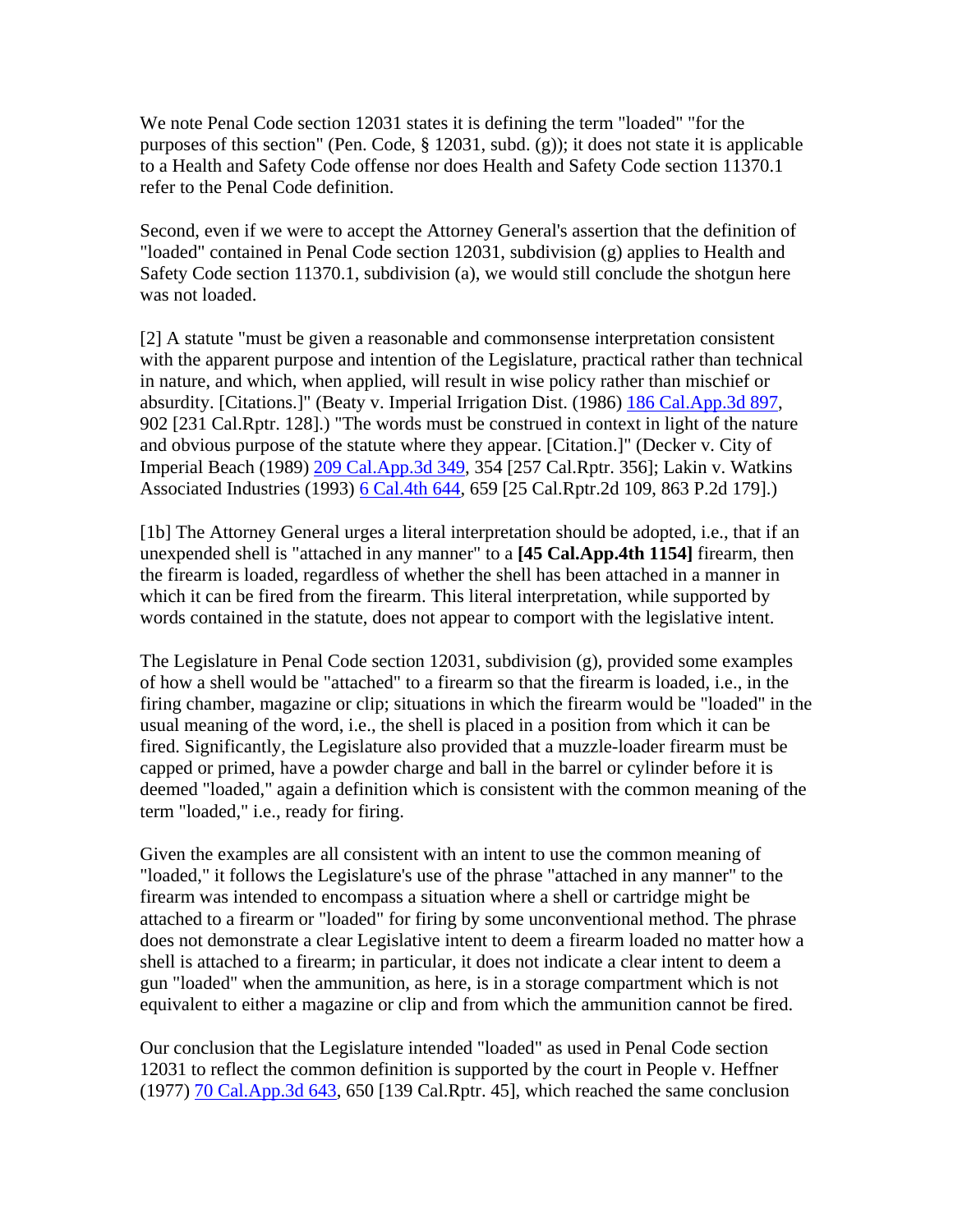("the apparent purpose [of the 'loaded' definition] is to make it clear that for purpose of section 12031 the usual meaning of 'loaded firearm' is to apply."). In Heffner, the court noted when the Legislature adopted Penal Code section 12031, it also adopted another Penal Code statute which contained a special definition of "loaded," i.e., that a firearm was loaded if the firearm and unexpended ammunition were in the immediate possession of the same person. This definition applied to the offenses of bringing a "loaded" firearm into certain state governmental offices and residences of certain state officers and legislators. (People v. Heffner, supra, 70 Cal.App.3d at p. 650; Pen. Code, § 171e.) Since Heffner, the Legislature has adopted this special definition of "loaded" for the offense of carrying a loaded firearm with an intent to commit a felony. (Pen. Code, **[45 Cal.App.4th 1155]** §§ 12001, subd. (j); 12023.) fn. 1 Significantly, the Legislature has not amended the common definition of "loaded" as used in section 12031 nor elected to provide a specialized definition of "loaded" for Health and Safety Code section 11370.1.

The Attorney General argues we should adopt an expansive definition of "loaded" in light of the Legislature's general concern with increasing punishment for those who possess firearms and our Supreme Court's recognition the presence of firearms and drugs increases the potential for death or injury. (See People v. Bland (1995) [10 Cal.4th 991,](http://login.findlaw.com/scripts/callaw?dest=ca/cal4th/10/991.html) 1001-1002 [43 Cal.Rptr.2d 77, 898 P.2d 391].) While this argument could support a specialized and expansive definition of "loaded" for a violation of Health and Safety Code section 11370.1, subdivision (a), it does not establish such a definition was intended. Had the Legislature intended to apply a specialized definition of "loaded" for Health and Safety Code section 11370.1 encompassing the situation where the ammunition was stored in or adjacent to a firearm, they easily could have so provided. They, however, did not elect to do so.

Finally, we note that at most the Attorney General has raised a potential ambiguity in the use of the term "loaded." [3] As Clark correctly observes, ambiguities in statutes are to be construed in favor of the defendant; " ' "[t]he defendant is entitled to the benefit of every reasonable doubt, whether it arise out of a question of fact, or as to the true interpretation of words or the construction of language used in a statute. [Citation.]" ' " (People v. Garfield (1985) [40 Cal.3d 192,](http://login.findlaw.com/scripts/callaw?dest=ca/cal3d/40/192.html) 200 [219 Cal.Rptr. 196, 707 P.2d 258].) [1c] Thus, to the extent an ambiguity exists between whether the Legislature intended the term "loaded" to be used in its ordinary sense (i.e., a shell placed in a position ready to be fired) or to be used in an unusual sense (i.e., including a shell placed in a storage compartment from which it cannot be fired), we adopt the construction more favorable to Clark, i.e., that the term was intended to be used in its ordinary sense and that the shotgun here was not loaded.

We conclude the court erred in denying Clark's motion for acquittal on the Health and Safety Code section 11370.1 count. As a matter of law, the shotgun here was not "loaded" within the meaning of Health and Safety Code section 11370.1. fn. 2 **[45 Cal.App.4th 1156]**

## **II. Sufficiency of Evidence-Possession of a Firearm by a Felon**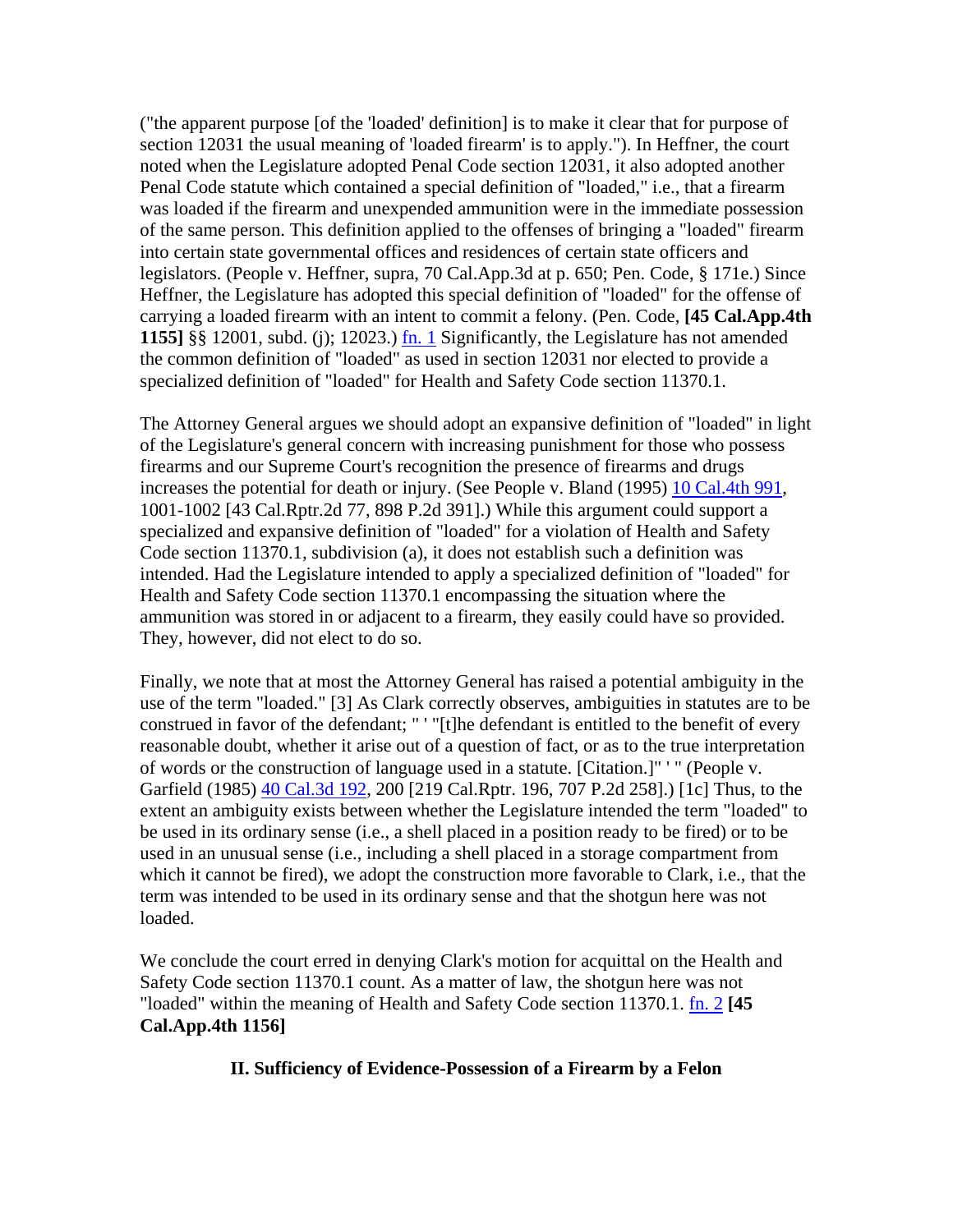[4] Clark contends the evidence was insufficient to sustain his conviction of being a felon in possession of a firearm. He argues the People failed to prove he had knowledge he possessed the firearm.

In viewing the sufficiency of the evidence, we view the evidence in the light most favorable to the judgment, drawing all reasonable inferences in its support. (People v. Pensinger (1991) [52 Cal.3d 1210,](http://login.findlaw.com/scripts/callaw?dest=ca/cal3d/52/1210.html) 1236 [278 Cal.Rptr. 640, 805 P.2d 899].) We do not reweigh the evidence or reevaluate the credibility of witnesses. (People v. Ochoa (1993) [6 Cal.4th 1199,](http://login.findlaw.com/scripts/callaw?dest=ca/cal4th/6/1199.html) 1206 [26 Cal.Rptr.2d 23, 864 P.2d 103].) Here, there was evidence, favorable to the judgment and sufficient to support it, indicating Clark had knowledge of the shotgun: he admitted to a sheriff's deputy on the day of the search he knew the shotgun was in the motorhome.

# **III. Possession of Methamphetamine**

Clark contends his conviction for possession of methamphetamine must be reversed because the case was close and the trial court committed numerous errors which cumulatively prejudiced his case.

Clark first points to the erroneous instruction on the term "loaded." While this was clearly prejudicial error as to the charge of violating Health and Safety Code section 11370.1, it did not prejudice the jury's consideration of the wholly separate matter of whether Clark possessed methamphetamine. The evidence involving the methamphetamine was distinct and the jury received complete and proper instructions on the issue.

[5] Clark next asserts the court erred in refusing to admit results of Paradise's urine test for drugs at the time of her arrest. There was no error. The court sustained two objections to questions Clark's attorney asked to elicit the results of Paradise's urine test. Both objections were properly sustained. Clark first attempted to elicit the information from a sheriff's deputy who neither conducted the test nor knew the test results. The court properly sustained an objection based on hearsay and lack of foundation. **[45 Cal.App.4th 1157]** Clark then attempted to elicit the test results from Paradise herself. Paradise, however, (as the court ruled) was not competent to testify as to the results of the test since she did not conduct the test.

[6] Clark, citing Brady v. Maryland (1963) 373 U.S. 83 [10 L.Ed.2d 215, 83 S.Ct. 1194], next asserts the sheriff's department's refusal to obtain a urine sample from him deprived him of potentially exculpatory evidence.

Initially, we note Clark does not point to any place in the record where he requested sanctions for the alleged failure of the police to obtain urine samples.

Second, we note the sheriff's department does not have a "duty to obtain evidence which may aid a criminal defendant, at least where the evidence is not known by the police to be exculpatory. [Citation.]" (People v. Bothuel (1988) [205 Cal.App.3d 581](http://login.findlaw.com/scripts/callaw?dest=ca/calapp3d/205/581.html), 594 [252 Cal.Rptr. 596], fn. omitted, disapproved on other grounds in People v. Scott (1994) [9](http://login.findlaw.com/scripts/callaw?dest=ca/cal4th/9/331.html)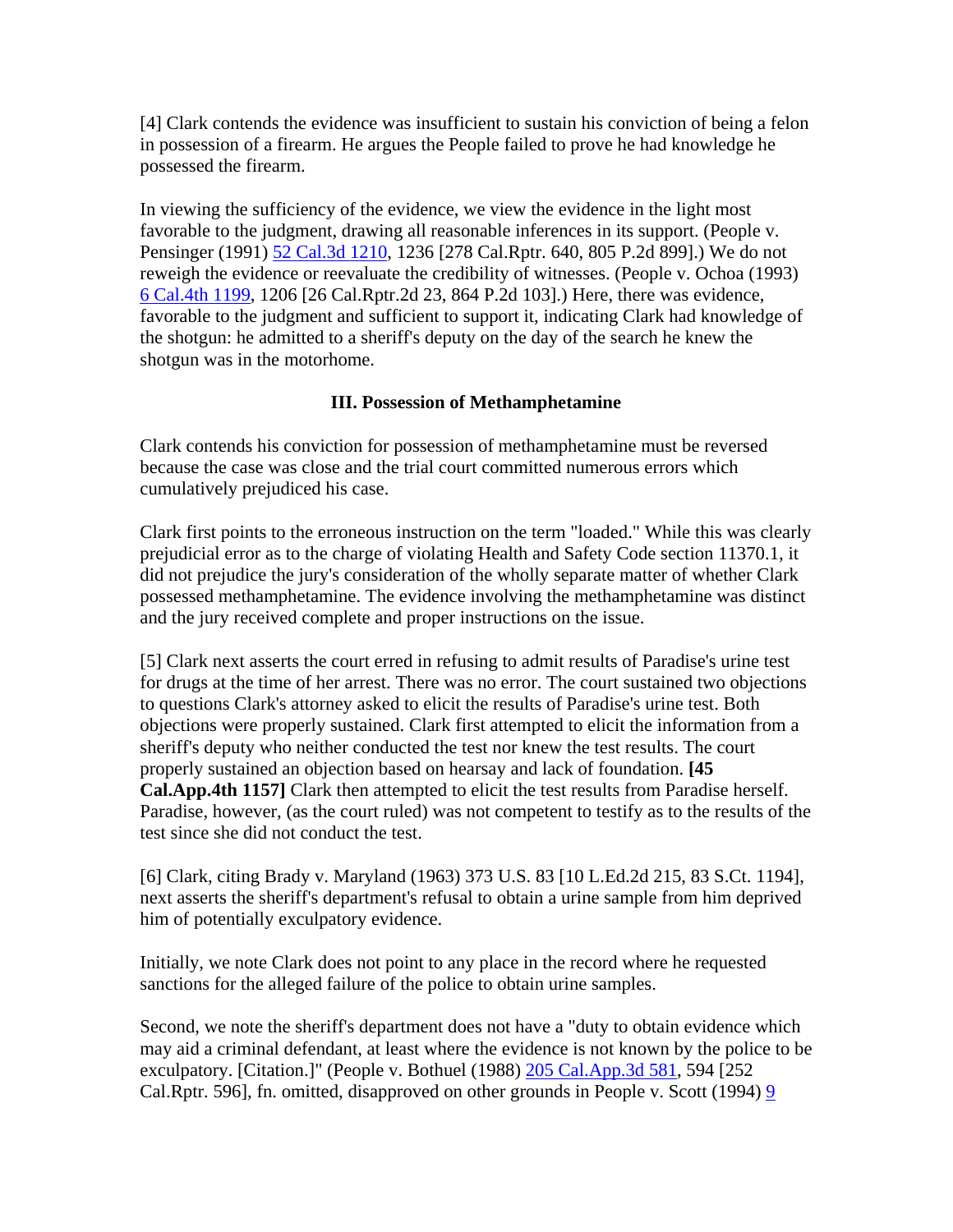[Cal.4th 331,](http://login.findlaw.com/scripts/callaw?dest=ca/cal4th/9/331.html) 347 [36 Cal.Rptr.2d 627, 885 P.2d 1040]; see also People v. Beeler (1995) [9](http://login.findlaw.com/scripts/callaw?dest=ca/cal4th/9/953.html)  [Cal.4th 953,](http://login.findlaw.com/scripts/callaw?dest=ca/cal4th/9/953.html) 976 [39 Cal.Rptr.2d 607, 891 P.2d 153].) The exculpatory value of the evidence here was not apparent at the time.

Third, we note Clark has not established the sheriff's department refused to obtain a urine sample. There is no ruling on this issue and the evidence presented was in conflict. Clark testified he made repeated requests for a urine test, but there was other testimony indicating Clark made no such requests. There was also evidence that after being permitted to use the bathroom in the main house on the property during the search Clark was unable to provide a urine sample and became so combative that the deputies declined to attempt to take a blood sample. Thus, Clark has failed to establish error in this regard, including his assertion the sheriff's department refused to obtain a urine sample.

[7] Clark finally contends the court erred in not sanitizing one of his prior convictions to delete all references to drugs. Clark sought to sanitize a prior felony conviction for possession of drugs for sale if he elected to take the stand and the prosecutor sought to impeach him with it. The court ruled that if Clark testified, the prosecutor would be limited to referring to the conviction as "drug-related" rather than as possession of drugs for sale.

Even if we were to conclude the court abused its discretion in not further sanitizing the prior conviction, we would not reverse. Initially, we note Clark gave a long response to the question of whether he had been convicted of a drug-related felony, detailing the circumstances of his arrest and guilty plea, **[45 Cal.App.4th 1158]** asserting the drugs found in the earlier incident did not belong to him, he was innocent and only pleaded guilty because he was advised to do so. Clark thus placed before the jury his position that although previously convicted, the conviction was wrongful.  $\frac{\text{fn}}{\text{fn}}$ . 3

Moreover, it is highly unlikely the verdict would have been different had the prior conviction been sanitized. There was abundant evidence that methamphetamine was located in the motorhome where Clark was staying. This case involved a simple credibility contest, i.e., whether to believe Paradise or Clark as to who owned the drugs. Clark's credibility was severely impeached by other facts, in particular, his testimony he was "totally surprised" drugs were found in the motorhome and yet he had seen Paradise using drugs the night before and believed she was under the influence at the time the search warrant was executed.

No reversal of Clark's conviction for possession of methamphetamine is merited based on any accumulation of errors.

## **Disposition**

The conviction for possession of methamphetamine while armed with a loaded, operable firearm in violation of Health and Safety Code section 11370.1 is reversed. In all other respects, the judgment is affirmed.